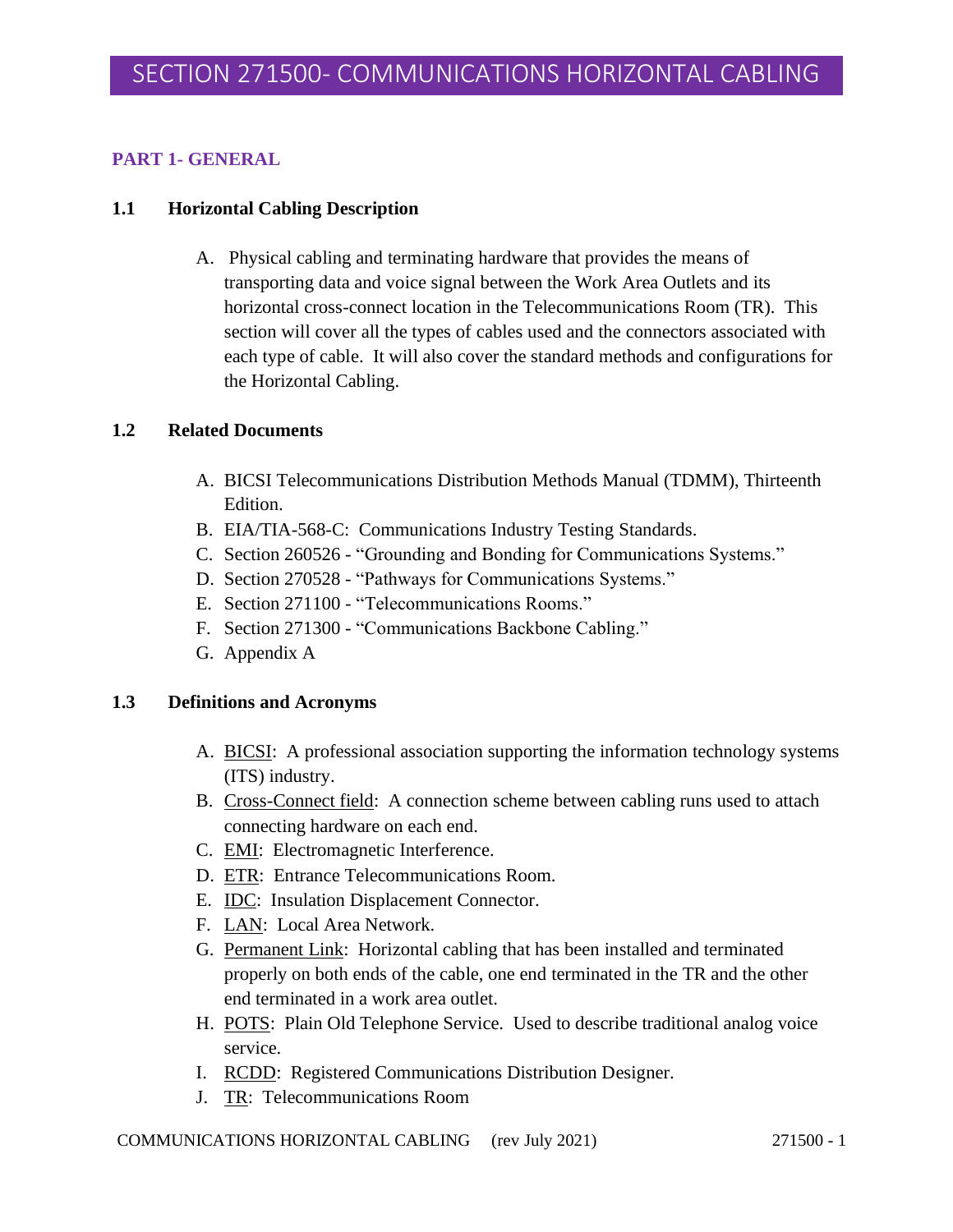- K. Work Area Outlet: A connecting device on which horizontal cable terminates opposite of the Telecommunications Room (TR or ETR).
- L. Wet Location: Slab-on-grade construction where pathways are installed underground or in concrete slabs in direct contact with soil is considered a wet location.
- M. ITS: Information Technology Services
- N. UNI: University Network and Infrastructure

## **1.4 Administrative Requirements**

- A. Coordination of Work
	- 1. Coordinate all routing, installation practices and issues of horizontal cabling with LSU's Information Technology Services personnel prior to installation.
	- 2. Certain final connections and tie connections will be made directly by LSU's ITS/UNI personnel. Coordinate with LSU's ITS/UNI in a timely manner prior to the necessary work.
- B. Quality Assurance
	- 1. All communications work shall be performed by qualified communications personnel regularly employed in this field. The communications subcontractor shall have a BICSI certified Registered Communications Distribution Designed (RCDD) on staff. All qualifications shall be available for verification by LSU and/or the Architect.
	- 2. A registered Panduit Certified Installer (PCI) contractor shall perform all communications work. The contractor shall have completed standards based product and installation training. A copy of the PCI Contractor Agreement shall be submitted in the proposal. All qualifications shall be available for verification by LSU and/or the Architect at time bid.
- C. Submittals
	- 1. All test results for installed cables shall be provided to LSU's ITS/UNI department as proof that all cables pass test qualifications. These test results can be delivered as a hard copy or electronic copy before acceptance of the system can be given. If electronic copies of the results are given, the results shall be delivered as a PDF file.
	- 2. At the completion of all horizontal cable testing, a spreadsheet shall be provided to the LSU ITS department. The document shall be in Microsoft Excel format. The following data populated:
		- a. Building code
		- b. TR/ ETR #
		- c. Rack #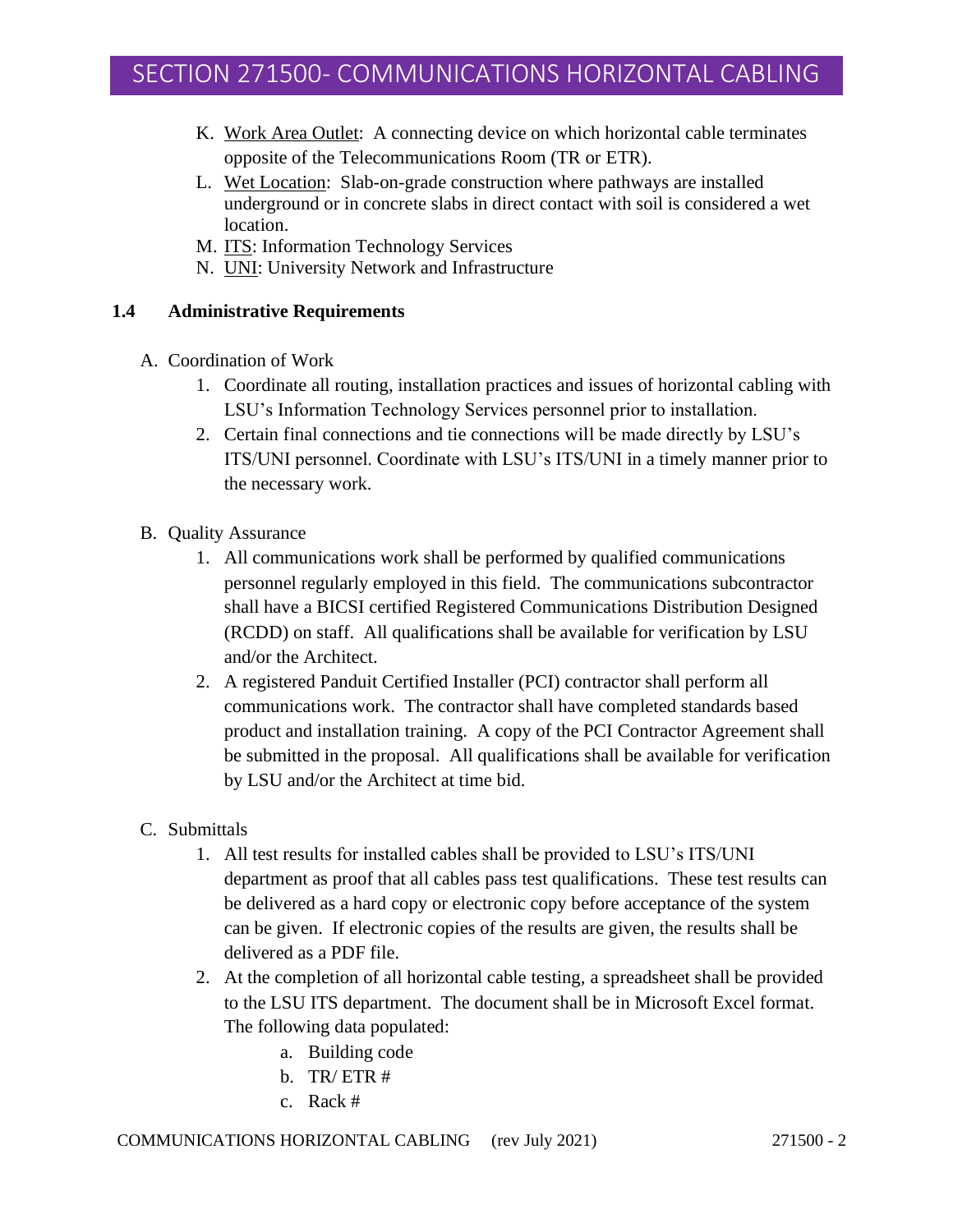- d. Patch panel row # (first installed patch panel is "1")
- e. Patch panel jack position # (1-24)
- f. End room # of circuit
- g. Box # in room (left to right, clockwise around room)
- h. Test result (good/bad) of each circuit

| Bldg.      | <b>Closet</b> | Rack | <b>PP</b>  | <b>PP</b>      | End          | Box # | <b>Tested</b> |
|------------|---------------|------|------------|----------------|--------------|-------|---------------|
|            | #             |      | <b>Row</b> | Port           | <b>Rm.</b> # |       |               |
| <b>CSC</b> | 201D          | 1    | 1          | 1              | 100          | 1     | Y             |
| <b>CSC</b> | 201D          |      | 1          | $\overline{2}$ | 100          | 1     | Y             |
| <b>CSC</b> | 201D          | 1    | 1          | 3              | 101          | 1     | Y             |
| <b>CSC</b> | 201D          |      |            | 4              | 101          |       | Y             |
| <b>CSC</b> | 201D          |      | 1          | 5              | 102A         |       | Y             |
| <b>CSC</b> | 201D          |      | 1          | 6              | 102A         |       | Y             |
| <b>CSC</b> | 201D          |      | 1          | 7              | 102B         | 1     | Y             |
| <b>CSC</b> | 201D          |      | 1          | 8              | 102B         | 1     | Y             |
| <b>CSC</b> | 201D          |      | 1          | 9              | 102C         | 1     | Y             |
| <b>CSC</b> | 201D          |      | 1          | 10             | 102C         |       | Y             |

# **PART 2- PRODUCT**

### **I. Communications Cables**

### **2.1 Balanced Twisted Pair Cables**

- A. Description: 100-ohm, four-pair Balanced Twisted Pair, covered with a plenum rated thermoplastic jacket.
	- 1. Comply with ICEA S-90-661 for mechanical properties.
	- 2. Comply with TIA/ EIA-568-C for performance specifications.
	- 3. Comply with TIA/EIA-568-C Category 6a for data station cables.
	- 4. Jacket Color: **White**
- B. Use the following products or LSU ITS approved equivalent:
	- 1. Balanced Twisted Pair **Category 6a** Cables. For data station cable use:
		- a. Panduit
			- 1) Part Number PUP6AS04WH-G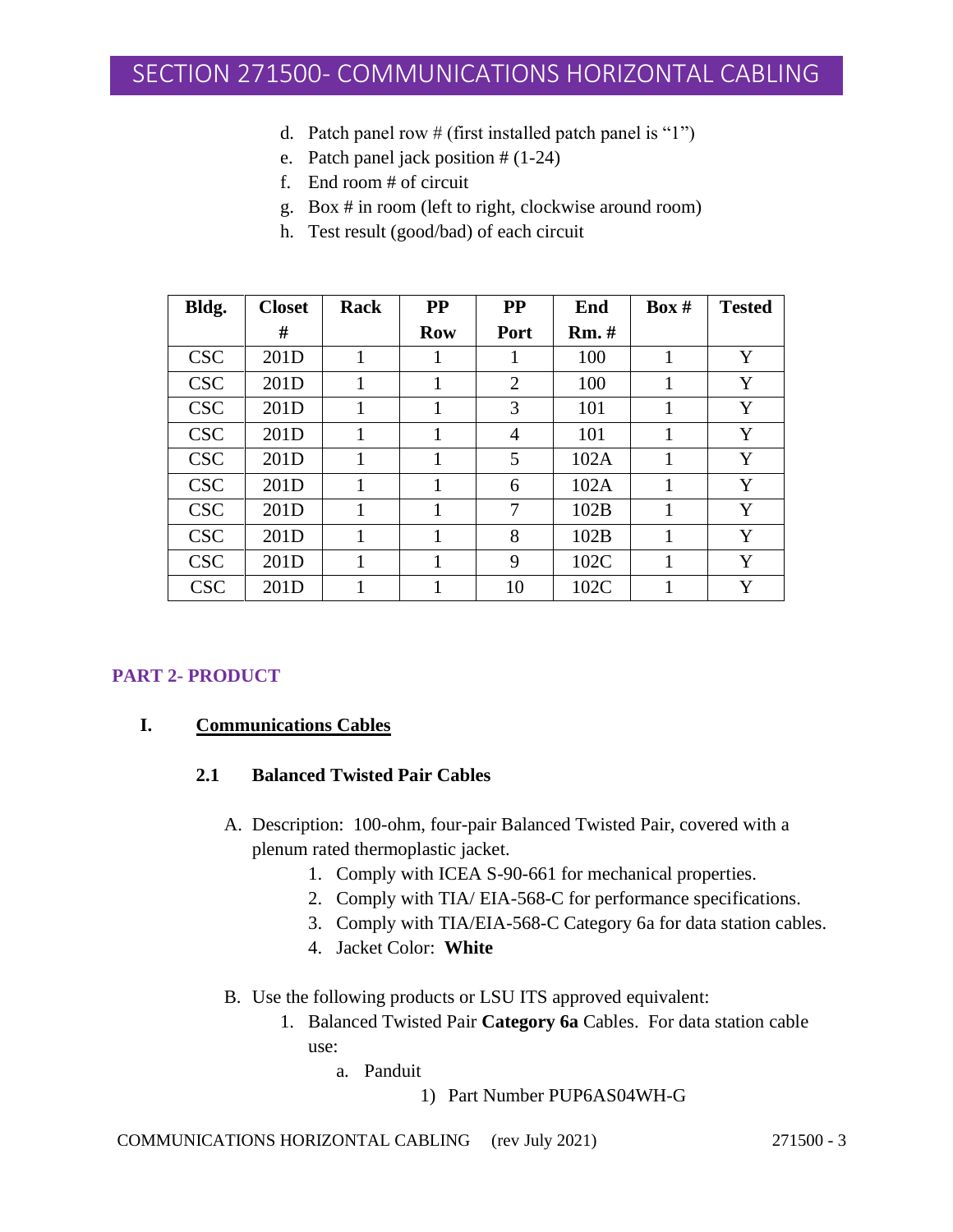b. General Cable

2) Part Number 7141840

- 2. Balanced Twisted Pair Category 6a Cables. For **Wet Locations** use:
	- a. General Cable
		- 1) Part Number 7141007
	- b. Mohawk
- 1) Part Number 59202

## **2.2 Fiber Optic Cables**

- A. Single mode Fiber
	- 1. Horizontal Fiber Optic Cable Construction
		- a. Nonconductive, tight buffer, optical fiber cable
		- b. Comply with ICEA S-83-596 for mechanical properties.
		- c. Comply with TIA/ EIA-568-C for performance specifications.
		- d. Jacket Color: **Yellow**
		- e. Cable shall be imprinted with fiber count, fiber type, and aggregate length at regular intervals.
		- f. Strand color code: per industry practice.
		- g. Jacket shall be plenum rated.
		- h. Strand count 6.
	- 2. Use the following products or LSU ITS approved equal:
		- a. Corning single mode fiber
			- 1) Part number 006E88-31131-29

# **2.3 Coaxial Cable**

## A. RG-6

- 1. Characteristic Impedance: 75-ohm +/- 3 ohm.
- 2. Structural Return Loss: 15 dB @ 1000-3000 MHz; 20 dB @ 5 1000 MHz.
- 3. Center Conductor: No. 18 AWG, solid, copper-clad steel.
- 4. Dielectric Material: foam- FEP insulation.
- 5. Quad shielded
	- a. Inner shield with 100 percent aluminum/ poly-foil shield and 60 percent aluminum braid.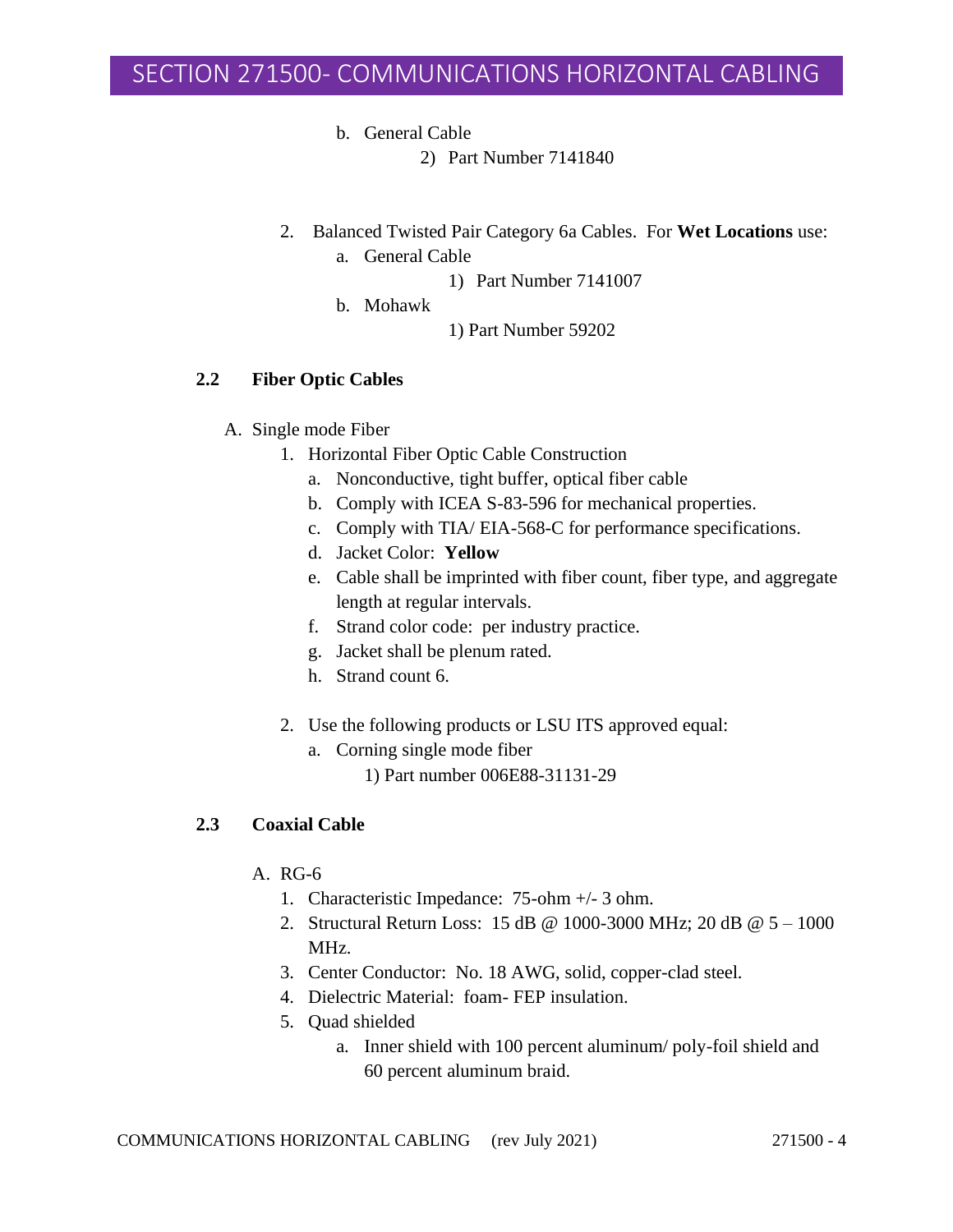- b. Outer shield with 100 percent aluminum/ poly-foil shield and 40 percent aluminum braid.
- A. CATV Plenum Rated: Type CMP
	- 1. Jacket color: **White**
	- 2. Use the following product or LSU ITS approved equal:
		- a. General Cable
		- b. Part number C3525.41.86

### **II. Communication Hardware**

# **2.4 Balanced Twisted Pair Cable Connectors**

- A. Assemblies shall be RJ-45 modular jacks and color-coded for specific use. The same modular jack will be installed at the workstation and in the modular patch panel. Modular jacks shall be Category 6a compliant (as described in the ANSI/TIA/EIA-568-C) 8-conductor, 8-position, unkeyed, and utilize IDC termination contacts. The jack shall be terminated according to the T568B wiring standard. The jack shall be of the appropriate category compliance to match the cable to which it will be terminated.
- B. Jack Color:
	- 1. Data Jack Cat 6a (at the station outlet and in the TR): **White**.
	- 2. Building Automation Systems (BAS) (at the device outlet and in the TR): **Blue**.
- C. Use the following products or LSU ITS approved equivalent:
	- 1. RJ-45 Category 6a Jacks, Panduit:
		- a. Mini-com CAT6a RJ45 Data Jacks- White
			- 1) Part # CJ6X88TGWH
- D. The modular patch panels shall be manufactured to house the same category compliant RJ-45 modular jack that will be installed at the work area outlet. Modular patch panels shall be of the same manufacturer as the modular jack and shall be sized to accommodate the appropriate number of jacks provided plus an additional 10%. The panel shall fit in a 19-inch rack, accommodate exactly 24 jacks per row, and be colored black. Use the following products or approved equivalent:
	- 1. Panduit: Mini-Com 24 Port 19" Black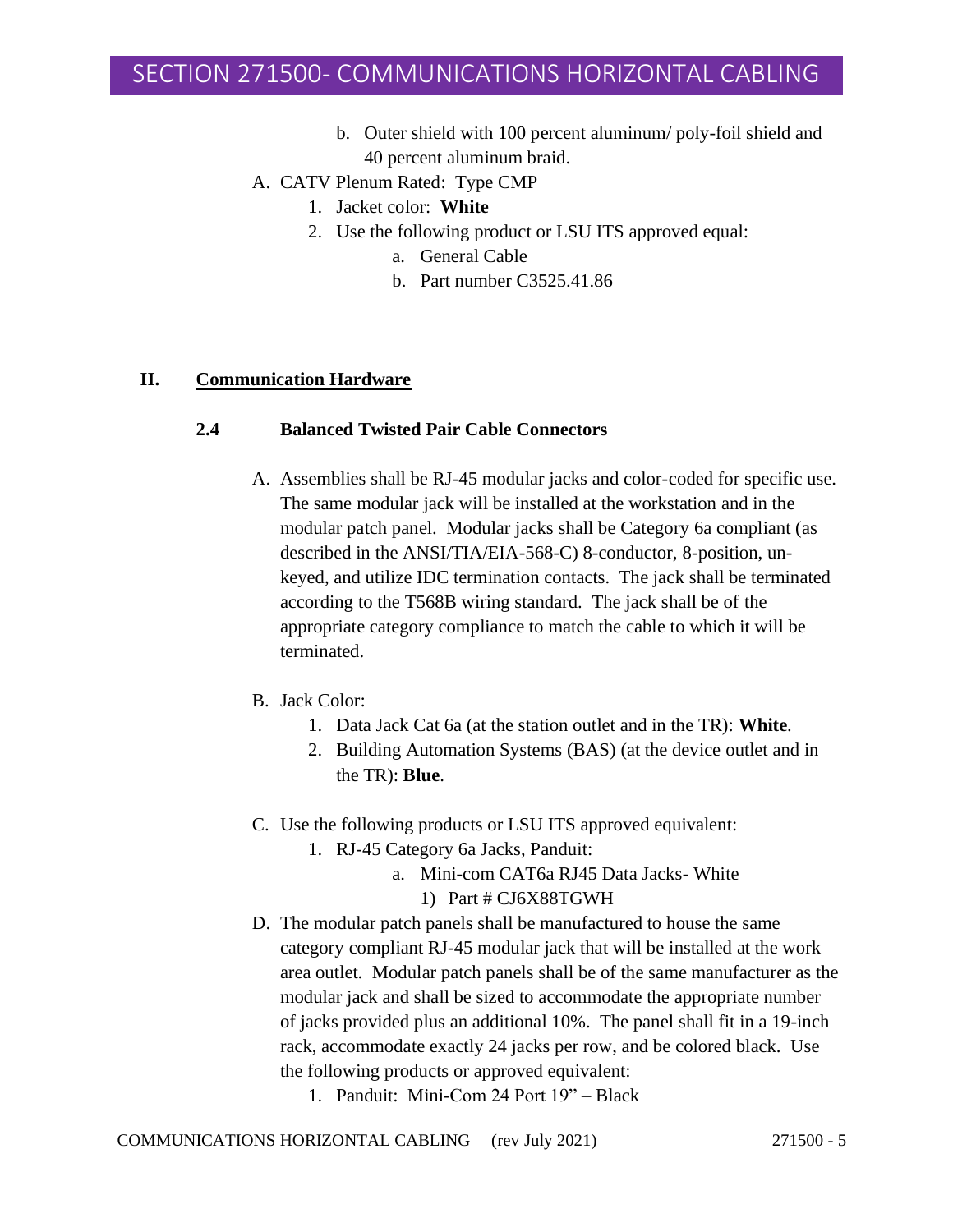### a. Part # CPP24WBLY

### **2.5 Fiber Optic Cable Connectors:**

- A. All fiber cable strands shall be terminated using LC type connectors. The connector shall match the rating of the fiber that it is terminating.
- B. Work Area Outlet:
	- 1. A work area outlet fiber termination will consist of two parts: the connector for the termination of the fiber strand and the coupler insert for the work area outlet faceplate.
	- 2. Fiber connector to terminate fiber strands.
		- a. Use of a crimp type connector will be allowed at the work area outlet only. Use the following:
			- 1) Corning: UniCam LC
			- 2) Single Mode
			- 3) Part # 95-200-99
	- 3. Fiber coupler insert for the work area outlet faceplate.
		- a. Panduit: LC/ LC coupler insert
			- 1) Single Mode
			- 2) Part # CMDSLCZBU
- C. Fiber Optic Connector Housings:
	- 1. Fiber cross-connect housing (fiber patch panel)
	- 2. Fiber cross-connect housings shall be manufactured to fit a 19-inch relay rack.
	- 3. The housings shall be sized to accommodate the appropriate number of fiber connections and utilize the least amount of rack space. When possible it is advised that multiple cables be terminated in a single housing to save rack space.
	- 4. Use the following products or approved equal:
		- a. Corning
			- 1) CCH-0XU (where X represents the # of rack units needed to accommodate the housing).
- D. Telecommunication Rooms:
	- 1. The termination of the fiber will happen in a fiber "Housing" mounted in the relay rack.
	- 2. The horizontal fiber cable will be terminated in a Fiber Optic Housing Cassette.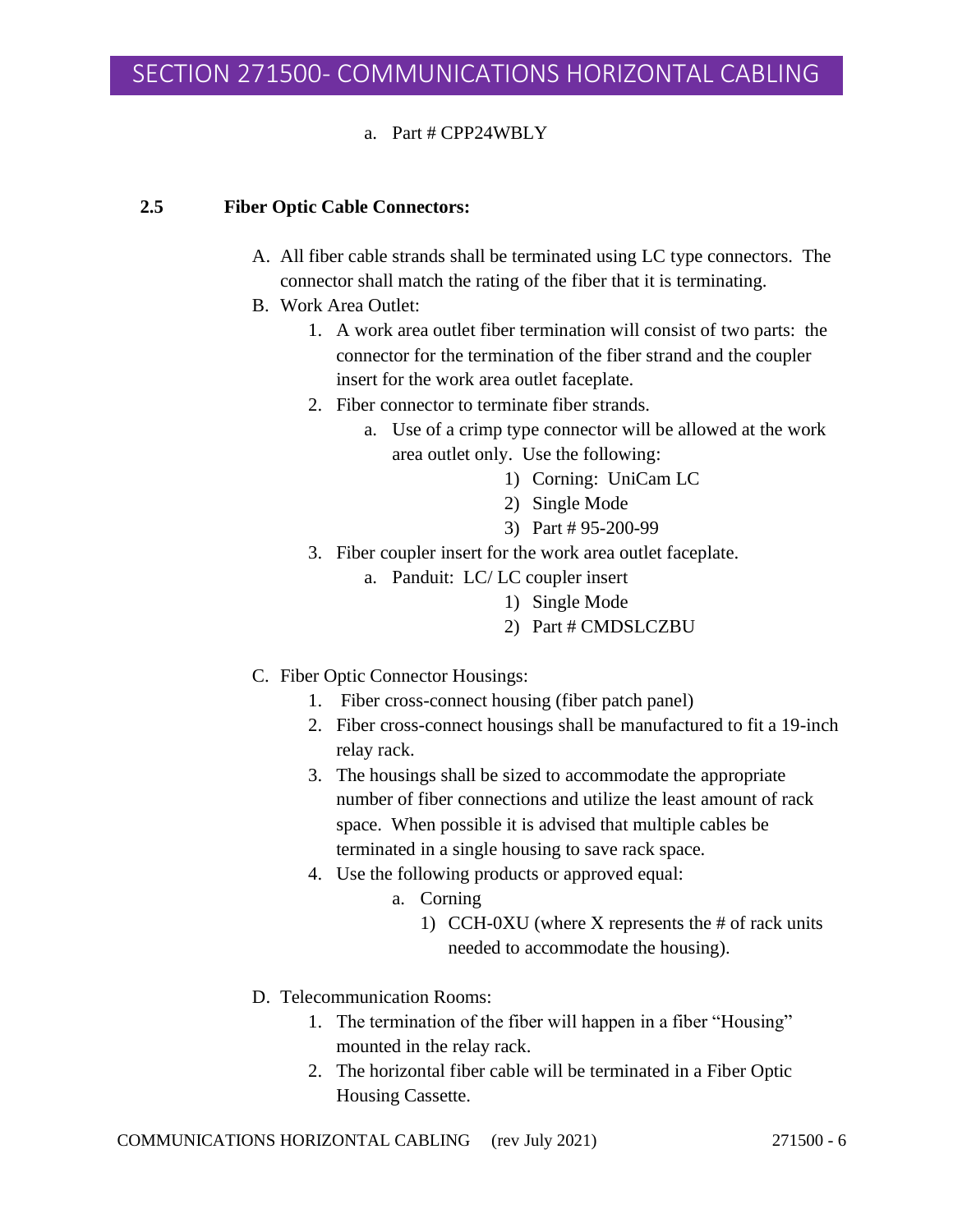- 3. The fiber optic connectors are LC type connectors and are included in the purchase of a "Fiber Optic Housing Cassette".
- 4. Fiber housing cassettes:
	- a. Fiber cassettes for the fiber cross-connect housings serve as both the fiber splice housing and fiber housing bulkhead panel.
	- b. Each cassette is preloaded with LC fiber pigtails, LC/LC couplers and splice tubes required for the number of fiber ports available per the cassette purchased. Use the following products or approved equal:
		- 1) Corning (for CCH housing)
			- a. CCH-CS12-A9-P00RE (will accommodate 12 strands)
			- b. Up to 3 horizontal fiber cables can be accommodated in a single cassette.

#### **2.6 Coaxial Cable Connectors:**

- 5. For both Work Area Outlet and TR locations:
	- 1. F type connectors.
	- 2. Accepts RG-6 Coaxial cable.
	- 3. Use the following products or approved equivalent:
		- a. Panduit: mini-com jack insert- International White.

#### 1) Part # CMFIW

- 6. Coaxial Modular Patch Panel:
	- 1. The modular panel for the coax cable shall be the same patch panel as used for the data ports, but it will be mounted on the TR backboard using wall mount brackets.
	- 2. The modular patch panels shall be manufactured to house the same ftype modular jack that will be installed at the work area outlet. Modular patch panels shall be of the same manufacturer as the modular jack and shall be sized to accommodate the appropriate number of jacks provided plus an additional 10%.
	- 3. Use the following products of approved equivalent for the patch panel:
		- a. Panduit: Mini-Com 24 Port wall mount Black

### 1) Part # CPP24WBLY

4. Use the following products or approved equivalent for the wall bracket: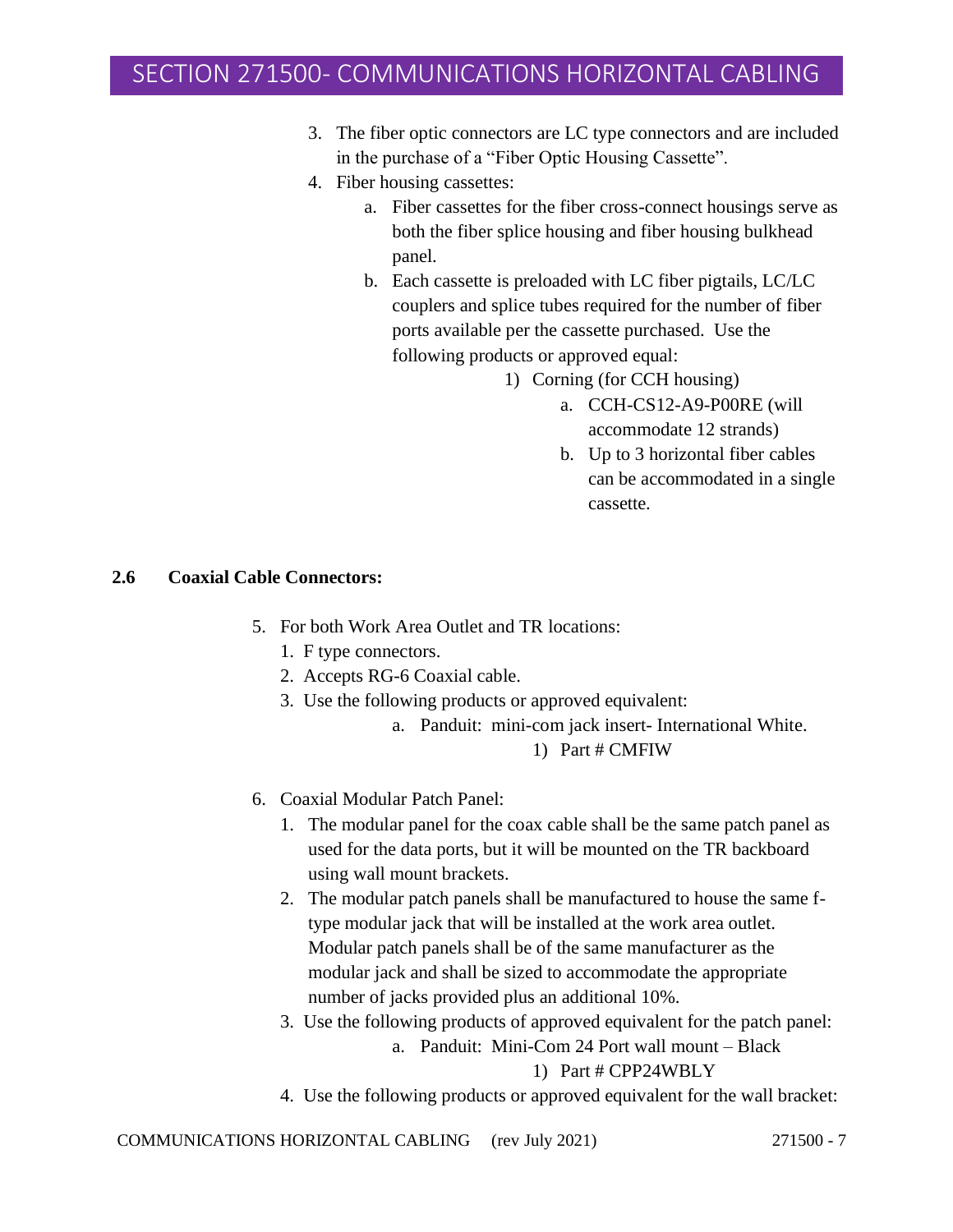a. AllenTel wall mount bracket for 19" patch panel – **Black** 

1) Part #AT55HM-1

### **2.7 WAP and Camera Hardware**

- A. Accessible Ceiling, use the following part or equal:
	- 1. Surface Mount outlet box
		- a. Part Number CBX1WH-A
- B. For inaccessible ceiling, coordinate installation with LSU ITS/ UNI personnel.

#### **2.8 Work Area Outlet Faceplates:**

- A. Work Area Outlets:
	- 1. Outlet faceplates shall be single gang and manufactured to accept the same modular jack that will be installed in the modular patch panel. Unless otherwise noted on drawings, all faceplates shall have 4-ports minimums. Plates shall be thermos-plastic or nonconductive flexible nylon or Lexan. Use Type 302 stainless steel on concrete, masonry construction, or any other location as mandated by code. Faceplates shall be equipped with blank inserts of same color in unused ports.
	- 2. The color of the faceplate shall be determined by the Architect or interior designer of the project.
	- 3. Both the faceplate and the blank inserts shall be the same color.
	- 4. Wall mounted work area outlet faceplate. Use the following products or approved equivalent:
		- a. Panduit (4 PORT), Standard outlet
			- 1) Mini-com faceplate, 4 module
			- 2) Part # CFP4xx
		- b. Panduit (4 PORT), Residential Housing outlet
			- 1) Mini-com faceplate, 4 port angled modules
			- 2) Part # CFPS4xx
		- c. Reserved space/ blank for faceplate
			- 1) Mini-com blank module
			- 2) Part # CMBxx-X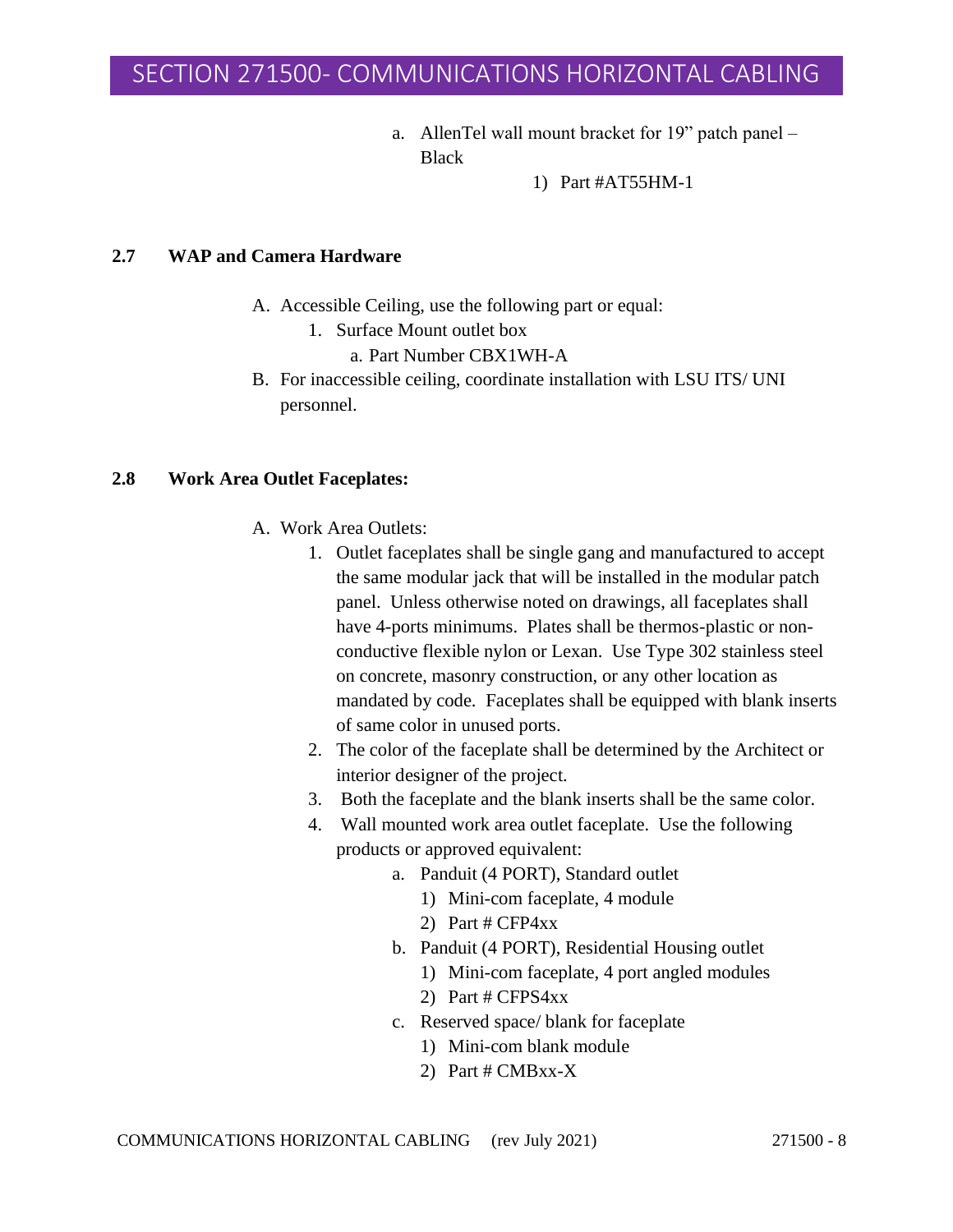- 3)  $xx = in$  the above part numbers represents the color of the faceplate and insert. The 2 shall match. IW (International White/ Off White), EI (Electric Ivory), WH (White), IG (International Grey), or BL (Black).
- B. Floor Mounted Work Area Outlet
	- 1. Provide a single gang, 4-port duplex frame. Frames shall be manufactured to accept the same modular jacks as the standard work area outlet faceplates. Provide blank inserts for all unused ports.
		- a. Manufacturer: Hubbell Inc.
		- b. E-series
			- 1) Part # S1PTBRS
			- 2) With sub plate part # S1SP (with 106 Frame)
			- 3) Or sub plate part # S1SP4X4PA

#### **2.8 Labeling:**

- A. Comply with TIA/ EIA-606-A and UL 969 for labeling materials, including label stocks, laminating adhesives, and inks used by label printers.
- B. NO hand written labels will be accepted.

### **PART 3: EXECUTION**

### **3.1 General Cable Installation:**

- A. Comply with TIA/ EIA-568-C.
- B. Comply with BICSI TDMM, Ch. 5 "Horizontal Distribution Systems."
- C. NO cable ties are allowed in LSU's cable plant. All cables shall be neatly arranged and tied with hook and loops straps. Wiring is neatly arranged and can be easily modified.
- D. Horizontal cabling shall contain no consolidation points, splice points, or transition points between the nearest Telecommunications Room and the Work Area Outlet. (Exception: Horizontal fiber optic cable shall be pulled thru the nearest TR to the building Entrance Telecommunications Room.)
	- E. The proper cable for the environment is to be installed. (Wet locations shall have the appropriate cable.)
- F. The maximum allowable horizontal cable length is 295 feet.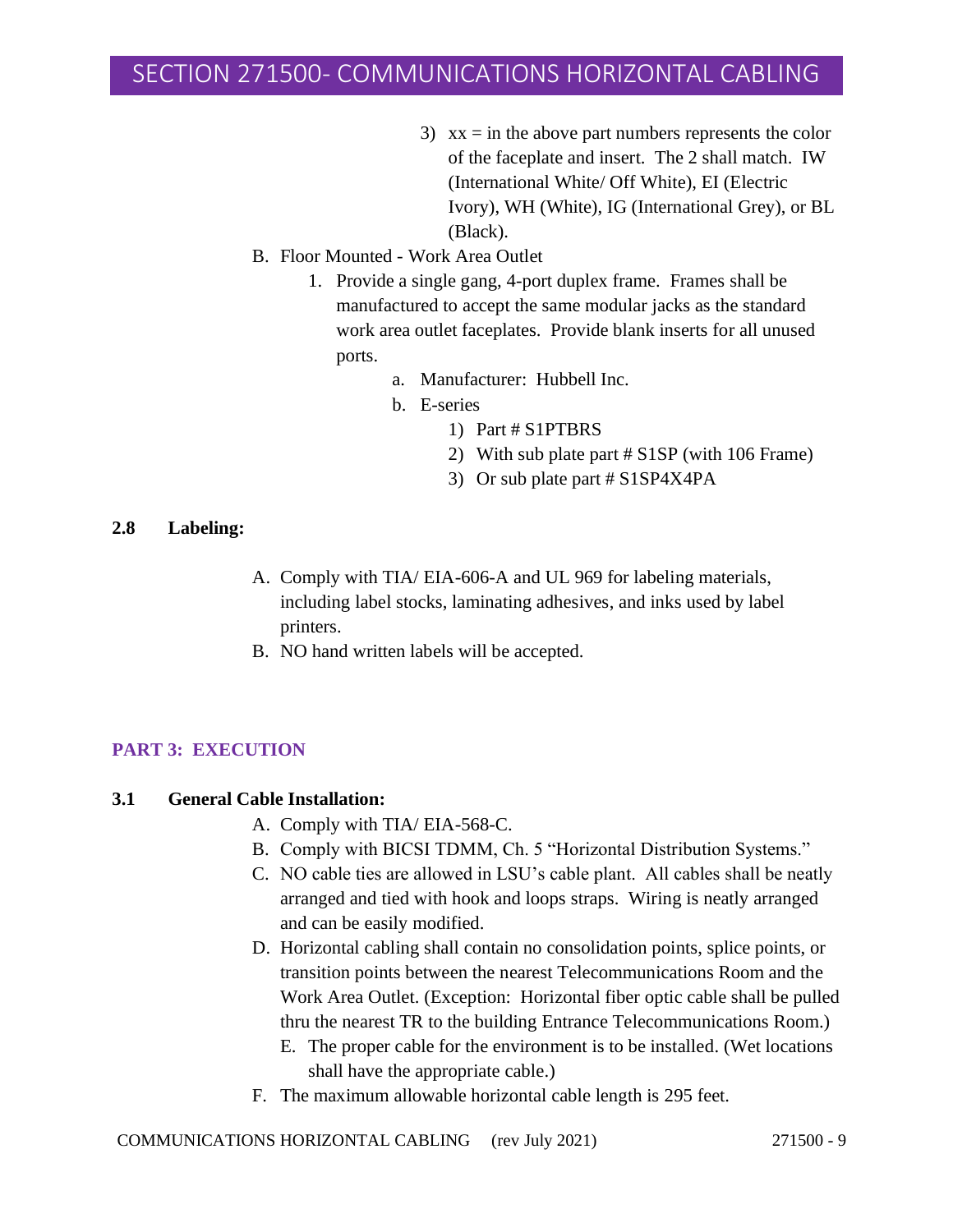- G. All horizontal cable shall be plenum rated cable.
- H. Install lacing bars and distribution spools to restrain cables, to prevent straining connections, and to prevent bending cables to smaller radii than the minimum recommended by the manufacturer.
- I. Cable shall not be run through structural members or in contact with pipes, ducts, or other potentially damaging items.
- J. Inside routing shall be installed parallel and perpendicular to existing structural lines and members.
- K. Do not install bruised, kinked, scored, deformed, or abraded cable. Remove and discard cable if damaged during installation and replace it with new cable.
- L. Telecommunications horizontal cable shall be installed in conduit where routed in walls, floors, and inaccessible ceilings.
- M. If cable has to cross fluorescent lighting and/or power cables, the cables must cross perpendicular to both.
- N. For cable not installed horizontally in conduit, support exposed cable in accessible ceiling space at most every five feet using industry standard Jhooks. Mount as high as possible next to floor/ roof deck. Do not support cabling from conduit, joists, or ductwork directly. Use only the J-hooks.
- O. Separation from EMI Sources:
	- 1. Comply with BICSI TDMM and TIA-569-B for separating unshielded copper voice and data communication cable from potential EMI sources, including electrical power lines and equipment.
		- a. Separation between conduit and cables used for electrical power: a minimum of 12 inches.
		- b. Separation between light fixtures: a minimum of 18 inches.
		- c. Separation between Communications Cables and Electrical Motors and Transformers, 5 kVA or HP and larger: a minimum of 48 inches.
		- d. Separation between Communications Cables and Fluorescent Fixtures: a minimum of 5 inches.

#### **3.2 Terminations**

- A. Balanced Twisted Pair Cable
	- 1. Terminate all Balanced Twisted Pair cable using modular type female RJ45 connectors at both ends of the cable.
	- 2. Terminate all cable conductors; no cable shall contain nonterminated pairs.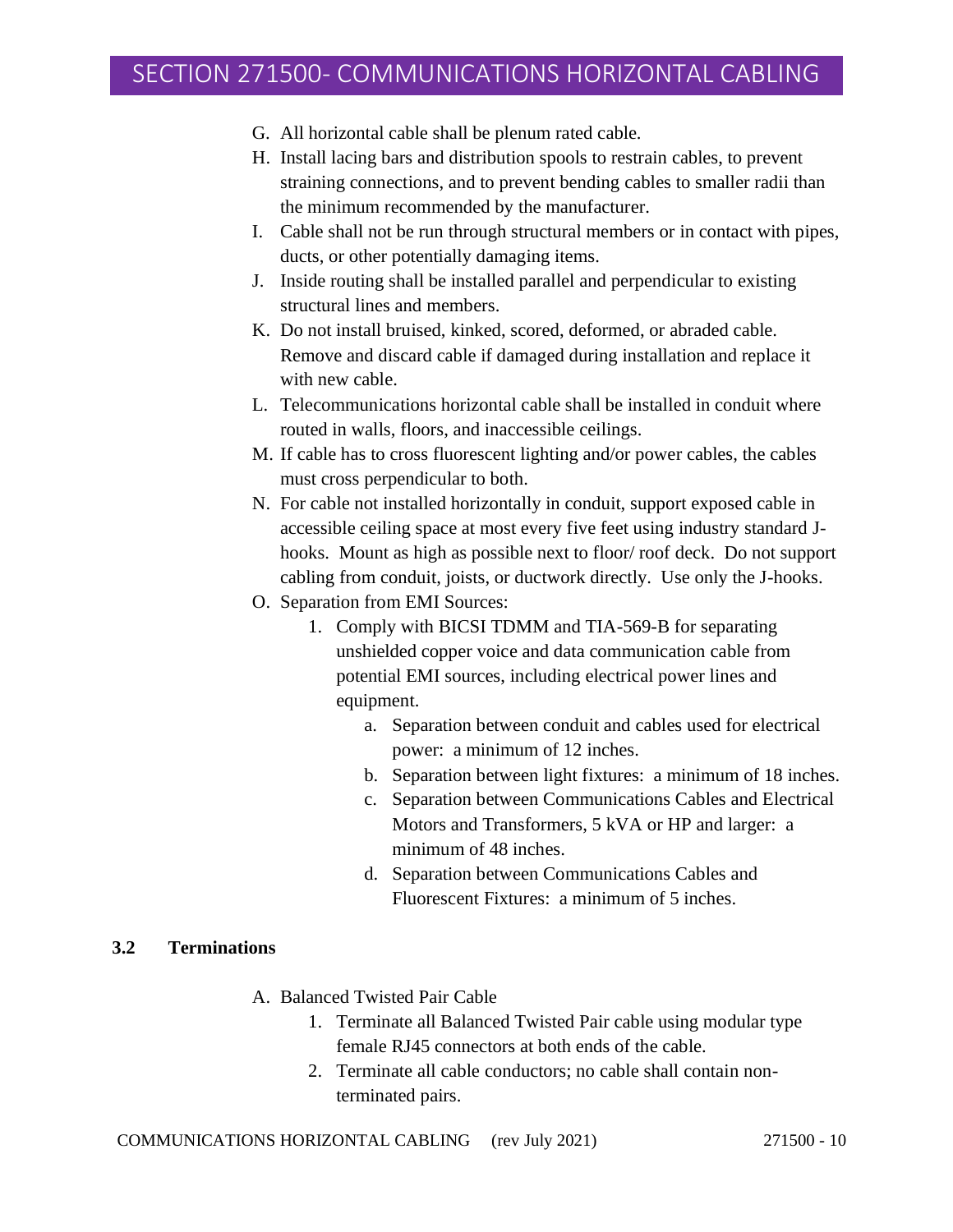- 3. No cable shall have pairs that are split between 2 connectors.
- 4. When terminating cable, comply with TIA/ EIA-568-C.
- 5. The jack shall be terminated according to the T568B wiring standard.
- B. Coaxial Cable
	- 1. Terminate all coaxial cable using F type connectors.
	- 2. The connector shall have a modular insert design to fit into the same faceplate as the balanced twisted pair cables.
- C. Fiber Optic Cable
	- 1. All fiber optic cables shall be terminated using type LC connector specified.
	- 2. Use LC UniCam connectors at the outlet and LC pigtails in the TRs (pigtails are part of the Cassettes).

#### **3.3. Telecommunications Work Area Outlet Configuration**

- A. Work Area Outlet (Typical for an office space)
	- 1. TIA/EIA-568-C.1 requires that a minimum of two work area outlet/connectors be installed for each work area
	- 2. All work area outlets must be accessible after final furniture is placed in space.
	- 3. Standard work area outlet for an office space shall consist of TWO (2) Category 6a compliant data ports. See Appendix A Figure 6.
	- 4. If there is a need for Coax for CATV, then the outlet shall consist of the appropriate cabling to provide this service. ONE (1) RG-6 Coax cable port for CATV.
	- 5. Ports will be positioned in the outlet per Appendix A Figure 6 for all cables.
- B. Fiber Optic Work Area Outlet
	- 1. When fiber optics are required at a work area, it must be installed in a separate outlet box from other horizontal cabling.
	- 2. A 6-strand single mode fiber cable) will be pulled from the nearest TR to the servicing outlet location.
	- 3. All strands of the fiber cable shall be terminated. No strand shall be left un-terminated.
	- 4. The fiber optic connector shall be LC type connector.
	- 5. This outlet will be required to have a 4-port faceplate and be configured per Appendix A Figure 6.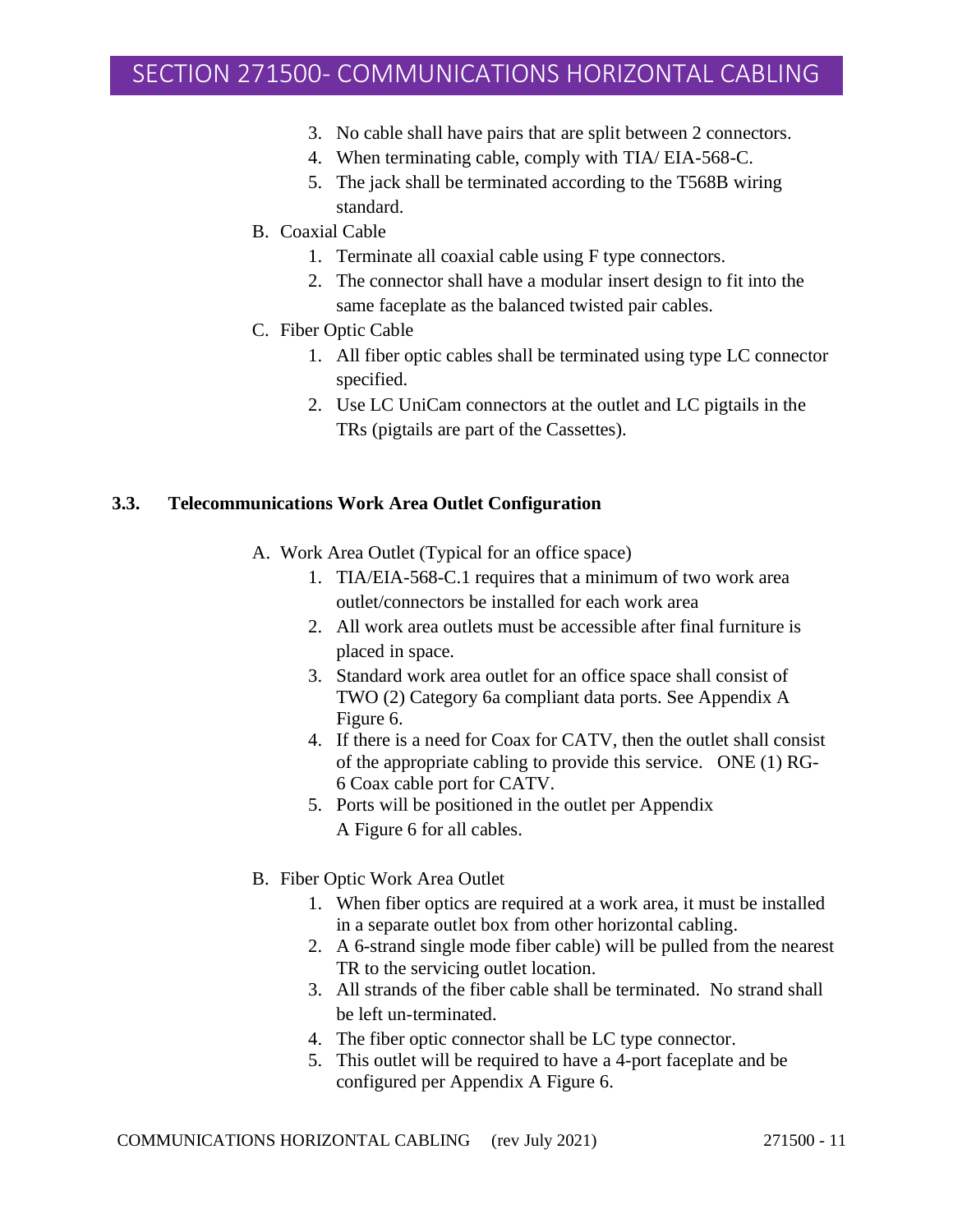### C. WIRELESS ACCESS POINTS AND CAMERA

- 1. Above Accessible Ceiling
	- a. For WAP and Camera outlets above accessible ceilings, the outlet shall be attached / supported above the ceiling grid. The outlet shall be a surface mount type that can be either attached to the vertical ceiling hangers or attached to wall at the correct location.
	- b. Location of outlet box must be clearly marked with intended use type, jack id.
	- c. Location shall be marked on metal grid using  $\frac{1}{2}$  inch wide label. Printing must be black on white label.
- 2. On Inaccessible Ceiling
	- a. For WAP and Camera outlets on inaccessible ceilings the installation will require coordination with LSU ITS/UNI personnel.
- 3. Mounted on the exterior surface of the building.
	- a. For all penetrations and how the devices look on the exterior of the building, defer to the architect and LSU's Facility Development team.
	- b. If the penetration thru the exterior surface of the building enters the building above an accessible ceiling space, then install a surface mount outlet within 12 inches of the penetration. Once the cable is installed thru the penetration, then that penetration shall be fire stopped and sealed in compliance with the building Fire Stop system.
	- c. If the penetration thru the exterior surface of the building enters the building above an inaccessible ceiling space, coordinate the installation with LSU ITS/ UNI personnel.

#### **3.3 Telecommunications Room Configuration**

- A. In the TR, group connecting hardware for cables into separate logical fields. Data and fiber cabling will be terminated on the relay rack. Coax cabling will be terminated on wall backboards.
	- 1. Data Cabling
		- a. Includes network connections, wireless access point connections, camera connections, and Building Automation System (BAS) connections.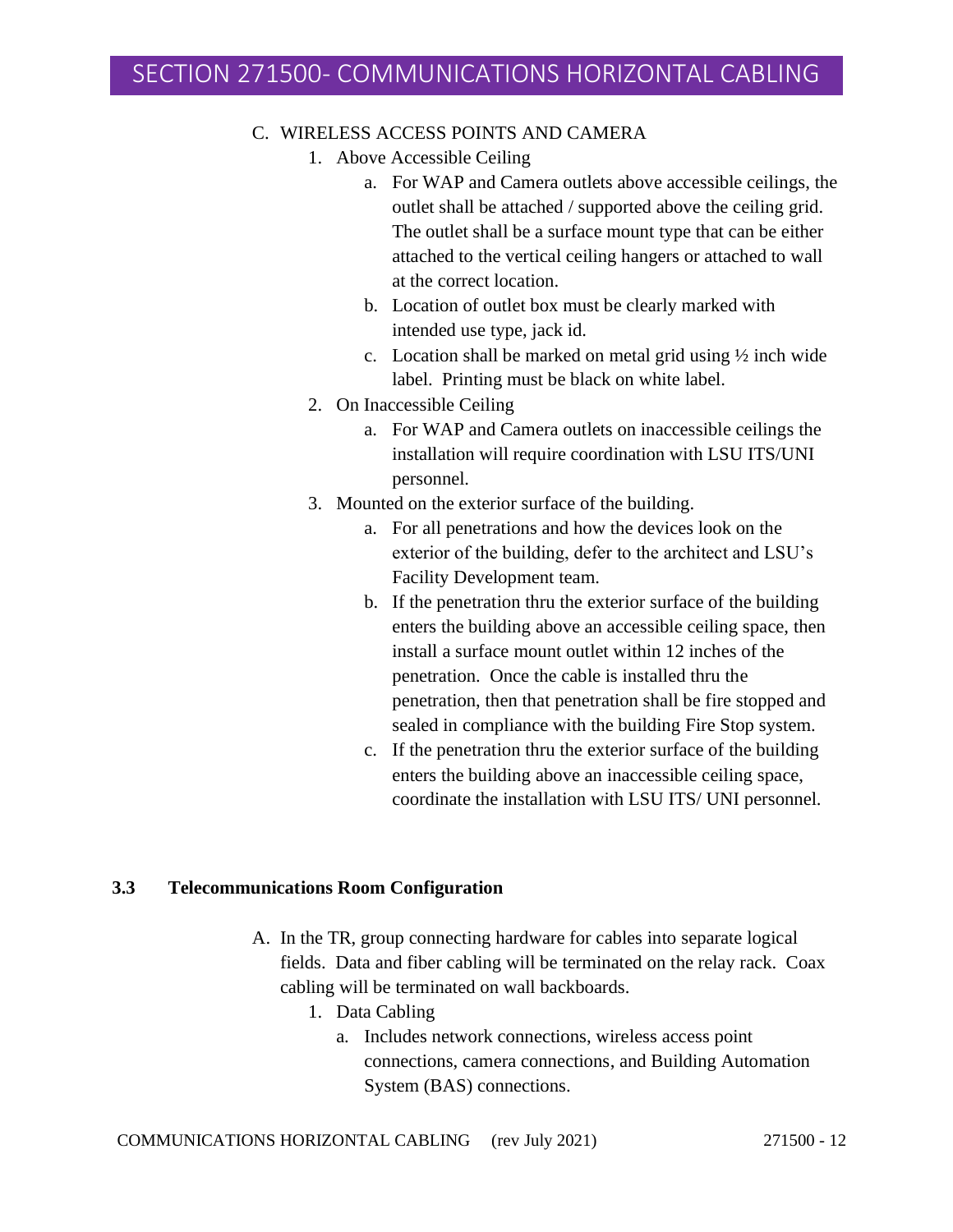- b. Mount all horizontal data cabling in patch panels in relay racks.
- c. Configuration of the data cabling in the patch panels will be determined by the use of the cable. Start patch panels on relay rack row 39 in Entrance Telecommunications Rooms and row 42 in Telecommunications Rooms. Install a maximum of 16 patch panel rows.
	- 1) The data connections will fill in the patch panels at the top of the field and will be arranged in the patch panels from left to right and top to bottom.
	- 2) Immediately after the complete population of the data network connections there shall be empty patch panel spaces available for a 10% growth.
	- 3) Immediately following the growth section of the patch panels and on a new row, the wireless access point connections will be arranged in the patch panels from left to right and top to bottom.
	- 4) Immediately following the wireless access point connections rows and on a new patch panel row, the camera connections will be arranged in the patch panel from left to right and top to bottom.
	- 5) Once ALL the data jack fields are installed, the BLUE BAS connections will be installed on the very BOTTOM row of the patch panels and all the way to the RIGHT.
- 2. Coax Cabling
	- a. Mount all horizontal coax cabling in 19-inch patch panels on the telecommunications room backboards.
	- b. The 19" patch panel will be the same patch panels used for the data network connections in the relay racks.
	- c. Use brackets to attach the patch panels to the back board at location in the TR as described in Appendix A, Figure 1, 2, and
- 3. Fiber Optic Cabling
	- a. Mount all horizontal fiber optic cabling in a fiber optic connector housing in the relay rack, starting on row 45.
	- b. All horizontal fiber optic cable connections will be terminated in a Fiber Optic Cassettes that are separate from that of service/ backbone fiber optic cables. Only 3 cables will be allowed to be terminated in a single cassette.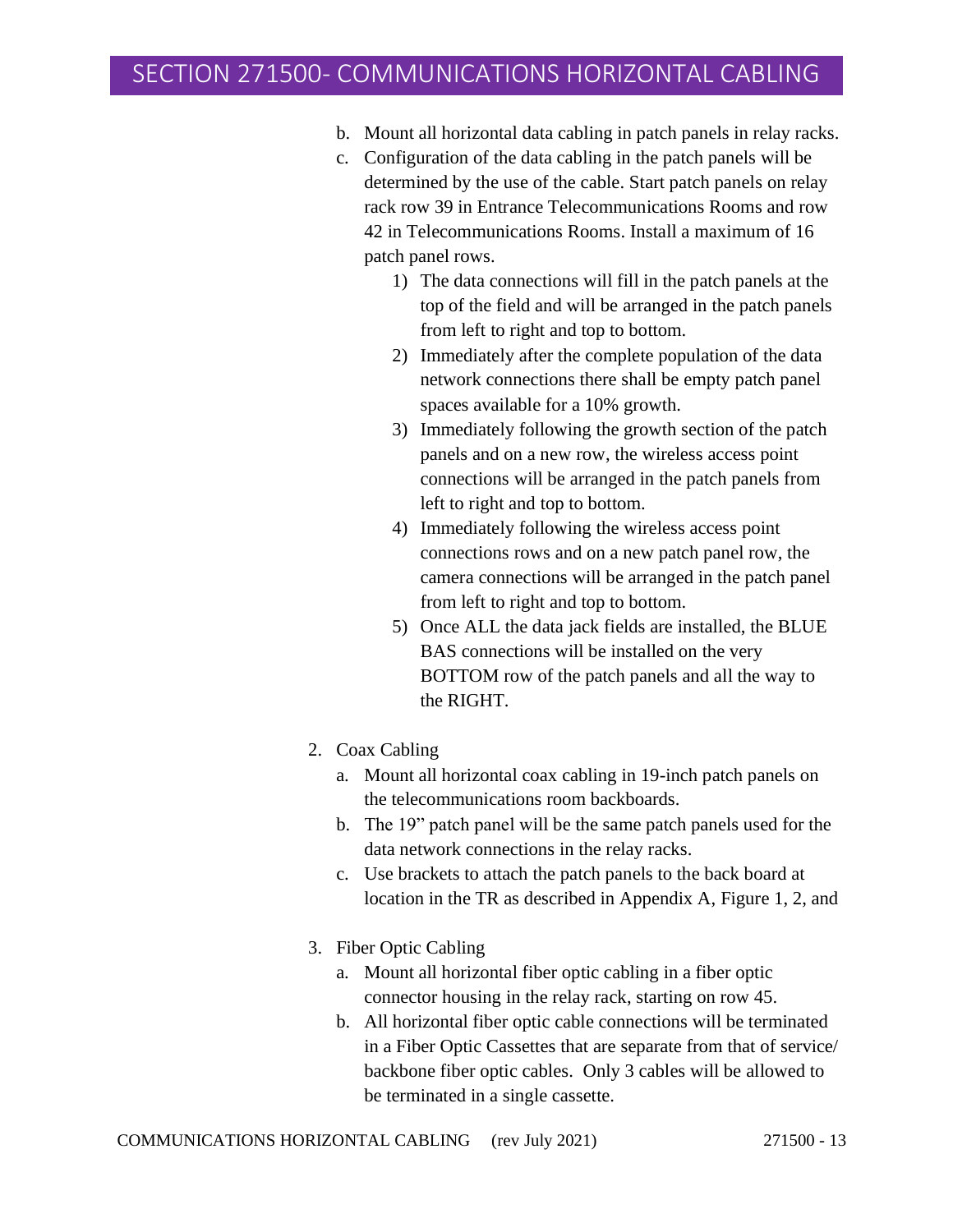- c. The location of the Horizontal fiber cassette will be located as far to the right of the housing as possible. (More details on the set up of the Fiber Optic Housing will be covered in Section 271300 – "Communications Backbone Cabling")
- d. All fiber optic cables shall be terminated using the factorymanufactured pigtails that are included in the cassettes specified.
- e. All pigtails shall be fusion spliced into fiber optic cable.

### **Identification**

### **3.4 Labeling**

- A. No paper labels or tags will be acceptable.
- B. No hand-written labels or tags will be acceptable.
- C. Work Area Outlets:
	- 1. Work Area Outlet:
		- a. Each Work Area Outlet shall have its own unique identifier. The outlet's unique identifier shall be placed at the top of each faceplate, and shall consist of the official room number of the wiring closet serving the outlet, followed by a colon, followed by a space, then the faceplate number. For example, Faceplate 1 served from Closet 1023 would have the following label: 1023: 1.
		- b. Faceplate numbers shall be assigned sequentially in a room, starting at the first outlet to the left of the leftmost entrance with a "1," and increasing the count incrementally by 1 in a clockwise direction around the room.
		- 2. Work Area Outlets ports:
			- a. All data jacks in an individual work area outlet shall be labeled. Each data jack on the faceplate shall be labeled with the rack number, patch panel row number, and the patch panel row position number from which it is served, separated by hyphens. For example, if the far-end of a jack in the faceplate is located in Rack 1, Patch Panel Row 2, Patch Panel Row Position Number 23, the work area outlet jack would be labeled 1-2-23.
		- 3. Wireless access points and camera locations: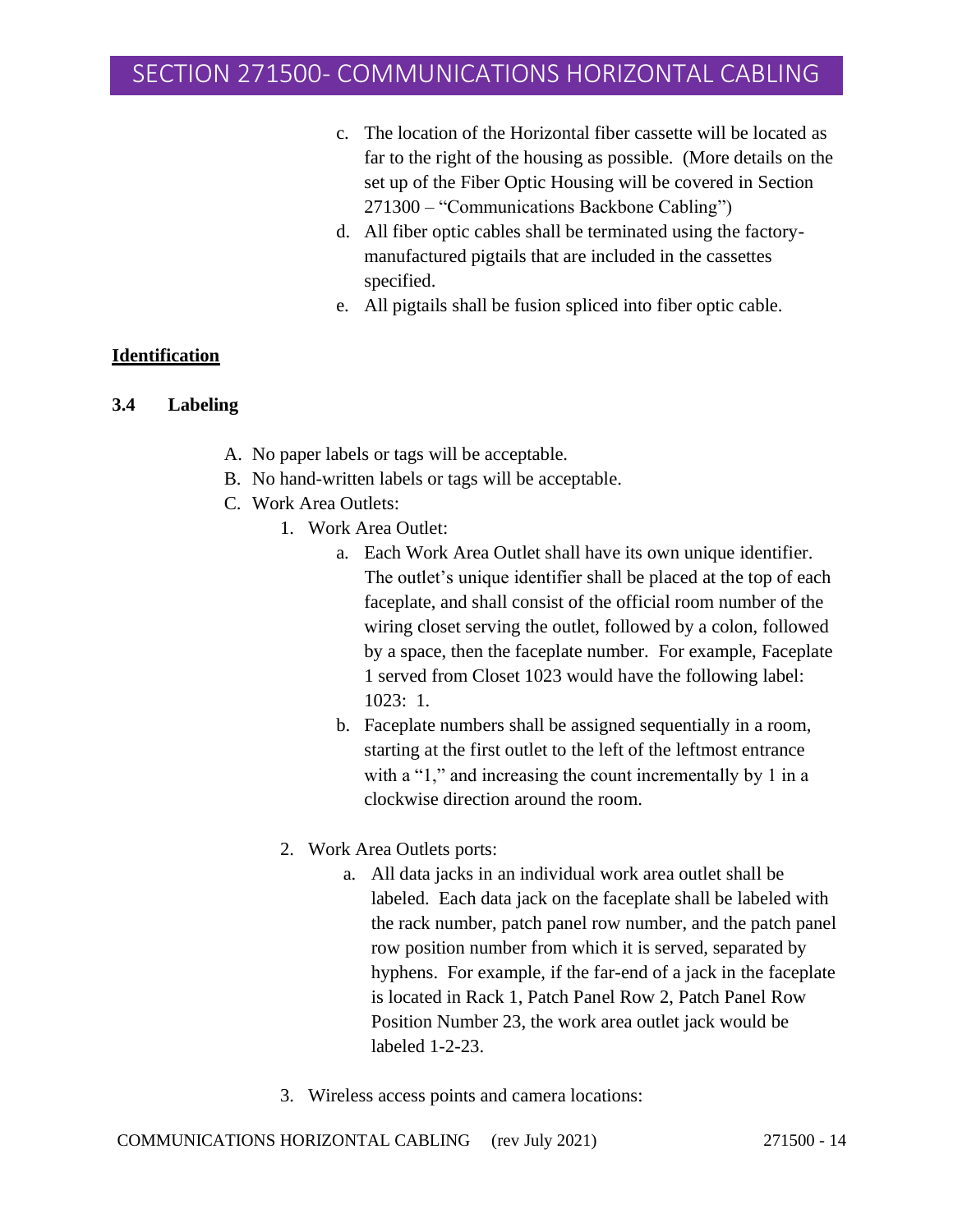- a. Cables installed for wireless access points and cameras, shall be flagged with the room number of the TR as well as the Rack/ Patch Panel Row/ Panel Port location as described above.
- 4. Equipment Room Terminations:
	- a. Racks: rack shall be labeled. Each rack shall be labeled sequentially from left to right beginning with the number 1.
	- b. Data Outlets: each jack shall be labeled. Labels shall be affixed to the patch panel at a point adjacent to the jack being labeled. Labels shall include the official far end room number followed by a colon, followed by the number of the faceplate, which contends the far end jack. Example 1103B:2.
- 5. Coax Cable Labels:
	- a. The contractor will not be required to do any labeling at the work area outlet for the Coax cable.
	- b. The contractor will be required to label above each port on the coax cable patch panel in the TR.
	- c. Coax shall be arranged in the patch panel in ascending sequential order by room number.
	- d. The label is required to have the room number and outlet number for the location of the outlet side of the coax cable.
	- e. The location label will look like:
	- a. "XXXX YYY"
	- b. XXXX: the room # of the work area outlet.
	- c. YYY: the work area outlet #.
	- d. Example: 123:2
- 6. Fiber Optic Cable Labels:
	- a. Each horizontal cable will be given a unique identifier and labeled per its unique identifier and its location.
	- b. Work Area Outlet:
		- 1) At the work area outlet the outlet will be labeled with the room number of the servicing TR and the outlet box number in the room. Similar to that of the data cabling.
		- 2) Above the LC couple ports and centered on the faceplate the contractor shall adhere the "unique identifier" for that horizontal fiber cable.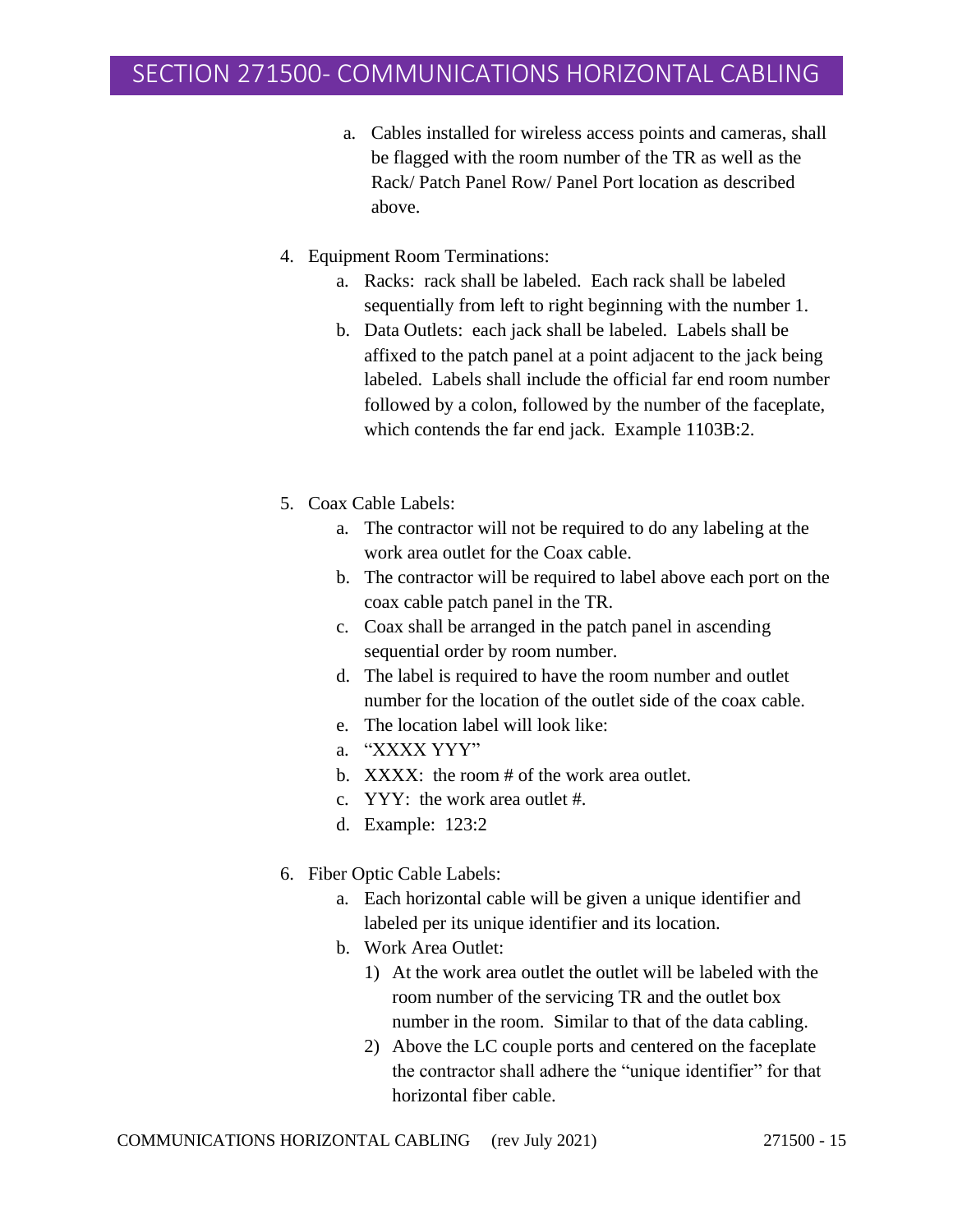- c. Fiber Connector Housing in the TR:
	- 1) On the outside of the door the fiber connector housing the contractor shall place the label with the unique identifier on the cable directly above/ in front of the location of where the cable is physically located in the housing. Directly below the label with the unique identifier of the cable will be a label that indicates the location of the work area outlet of that horizontal fiber cable.
	- 2) How to develop the unique identifier for the horizontal fiber cables:

 $\Box \Box \Box \Box - \Box \Box \Box \Box - \Box \Box \Box \Box \Box$ 1 2 3 4 5 6 7 8 9 10

### **1-3 Cable Type: Select rating of cable**

• SMF: Single Mode Fiber

#### **4-7 Building Code: Official LSU building acronym**

#### **8-10 Unique Cable Identification Number**

Each horizontal fiber cable is given a unique number that is used to track that cable. The number will start with the number 1 and increase by 1 for the next cable. The only requirement for the numbering scheme is that the number be in increasing sequential order in the TR fiber optic connector housing.

Example:

 $\blacksquare$  1, 2, 3...101, 102, ...

Example of unique identifier: **SMF-FSB-3:1-4**

3) How to develop the Fiber Work Area Outlet location label: the location label will look like: **"LOC: XXXX YYY"**

**XXXX:** Official LSU building acronym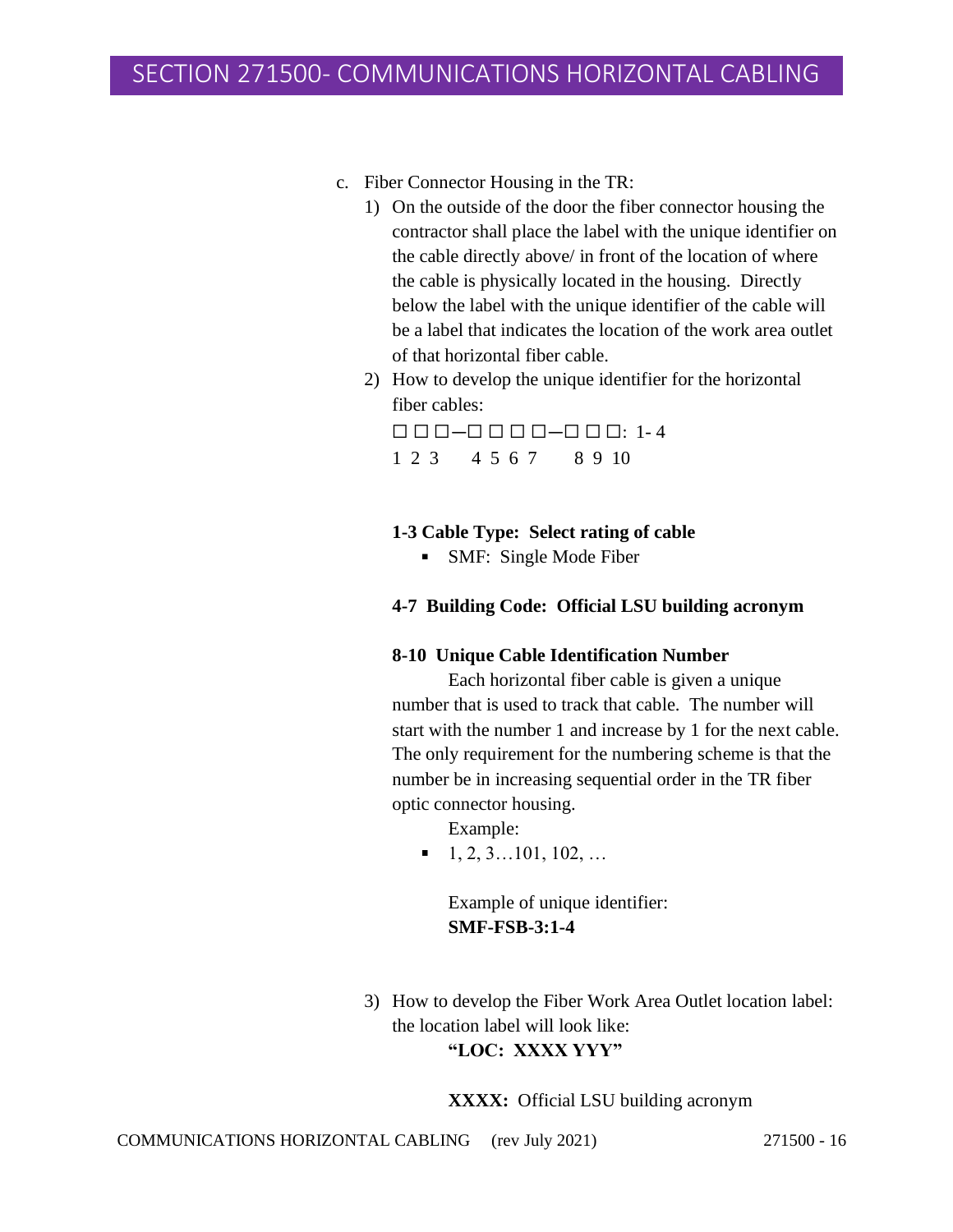**YYY:** The room # of the work area outlet

Example: **LOC: FSB 123**

#### **3.5 Field Quality Control & Testing**

- A. All questions and/ or disagreements with regards to the cabling practices for the project will be discussed and a resolution will be agreed upon by LSU's ITS department and the contractor's RCDD for the project. End-to-end horizontal cabling will be considered defective if it does not pass physical inspections and performance tests.
- B. If a cable fails to pass physical inspections and performance tests, the contractor will perform corrections to the cable. Corrections can be made to the existing cabling that are pre-approved by LSU ITS or the cabling must be replaced by the contractor at the contractor's expense.
- C. Physical inspection of cable assemblies.
	- 1. The contractor (or qualified independent testing agent) will perform the following physical tests and inspections prior to LSU's ITS.
		- a. Visually inspect all horizontal cables for compliance with installation requirements for the entire route of every cable installed.
		- b. Visually inspect all horizontal cable jacket materials to verify that all cables installed are PLENUM rated.
		- c. Visually confirm that all the cables are of the proper type (Category 6a, Singlemode, etc.) and that the jackets are the proper color.
		- d. Inspect cabling terminations in communications equipment rooms and at telecommunication outlets for compliance with termination requirements. Verify that the terminations are made properly, that the jacks are the correct color, and that the ports are labeled properly.
- D. Performance Testing
	- 1. Balanced twisted pair performance tests:
		- a. All horizontal distribution runs shall work together to create a permanent link solution for wire and jack combination. A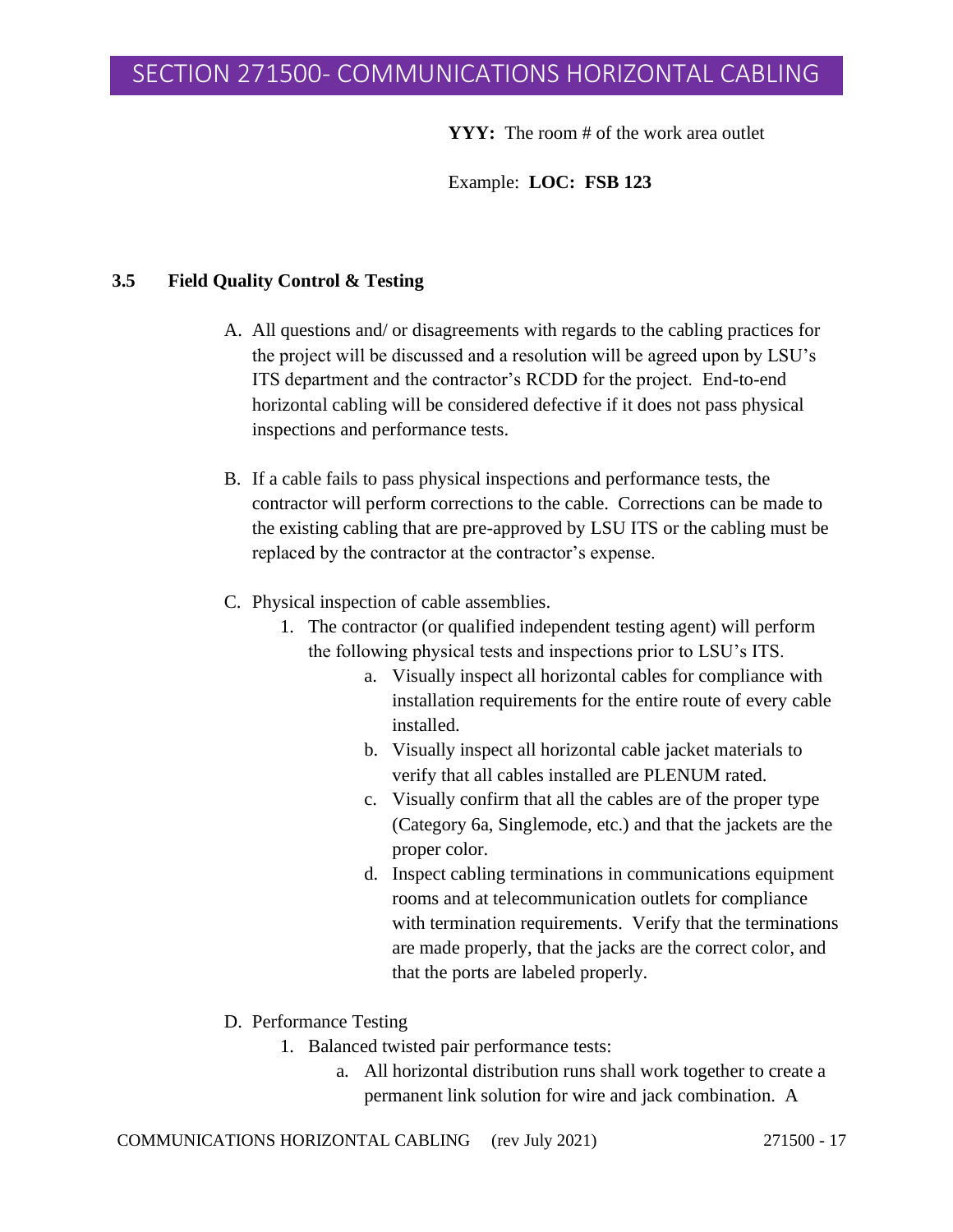permanent link solution is a pairing of wire and jack tested together to produce optimum efficiency and throughput. The permanent link solution will be tested as a complete assembly from the work area outlet to the patch panel interface.

- b. Test for each outlet. Perform the following tests according to TIA/ EIA-568-C.
	- 1) Category 6A Cable:
		- a) All Category 6A distribution cables will be tested in accordance with procedures laid out in TIA/EIA-568-C for the basic link. Written test results for each cable shall include all four of the primary field test parameter results. Any cable that fails testing shall be reported along with the procedures used to rectify the failure (i.e., replaced cable, replaced jack, etc.). Contractor tests shall utilize a Category 6A Level II compliant cable tester. Electronic results for each balanced twisted pair Category 6A four-pair cable will be submitted as part of the contractor's "As-Built" project performance acceptance records. In addition to the above information, the documentation will also include a pass/ fail indication for the specified cable, the test date, the serial number and software version of the scanner, and a copy of the calibration certificate for the scanner. Necessary applications for reading the results will be provided by the requirements refer to ANSI/ TIA/ EIA-569-B.
- c. Document data for each measurement. Data for submittals shall be printed in a summary report.
- d. Prepare test and inspection reports.
- 2. Coax Cable performance testing:
	- a. The horizontal coax cable assembly consists of the coupler modules at the work area outlet, the coax cable with the f-type connectors properly terminated on each end of the cable, and the coupler module in the TR.